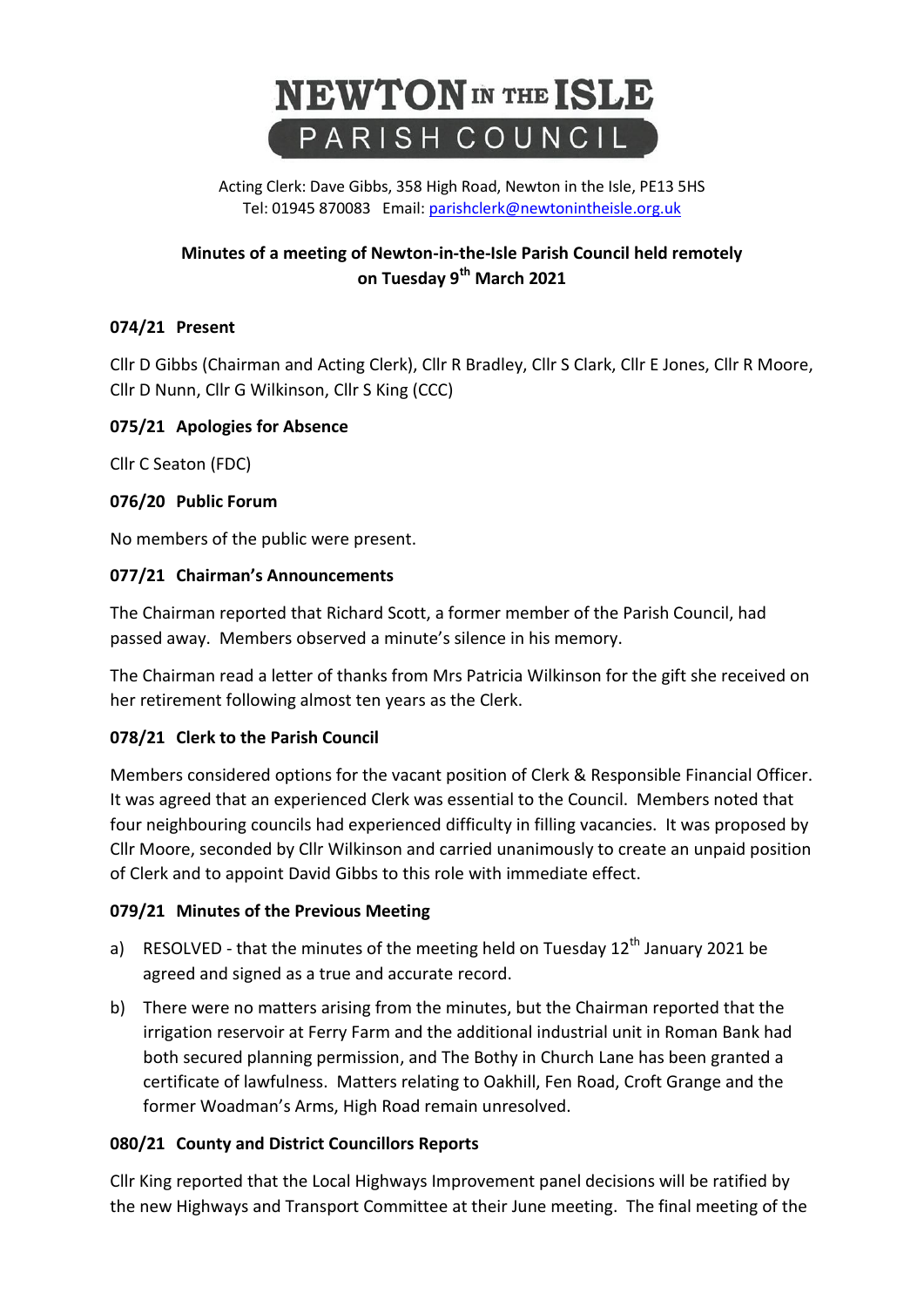current committee approved minor alterations to the assessment criteria on added value for future rounds of the LHI scheme. They also approved a proposal to rethink the maintenance of roadside verges, offering greater local control and the possibility of more environmentally friendly planting regimes. The Chairman asked about the recent announcement of a cut in government funding for highway maintenance. Cllr King reported that the County Council is committed to increasing funding for highway maintenance, footpaths and flood prevention.

Cllr Clark reported that Covid rates in Fenland have been above the national and local average, but are now declining. A testing centre has been opened in the Queen Mary Centre to reduce workplace transmission, but travel to work remains a risk factor.

## **081/21 Police Matters**

The Chairman reported that the March meeting had not yet taken place, but at the February meeting it was confirmed that PCSO's Dave Russ and Helen Norton-Smith will continue in their current roles. Catalytic convertor thefts have continued, but a recent arrest may reduce the frequency of these thefts. The Police are making increasing use of dashcam footage in the prosecution of motoring offences. There were a total of 26 crimes reported in Roman Bank ward in January, but none of these took place in Newton-in-the-Isle. Cllr Clark reported that snowdrop thefts have been mentioned on social media and a local newspaper reported an aggravated burglary in Wisbech St Mary.

### **082/21 Reports for Information**

- a) Allotments/Rights of Way Members noted Cllr Nunn's report. Cllr Bradley mentioned that rubble and waste building material had been used to fill holes in the track from Fen Road to the North Level Main Drain. The Clerk will visit and report to the next meeting.
- b) Highways/LHI Members noted Cllr Clark's report. A request has been received for signs to warn of children playing in Chapel Lane. The Clerk will discuss this with the Highways Officer. Cllr Jones reported mud, gravel and other material on the surface in Brewers Lane. The whole road needs sweeping. The Clerk will discuss this with the Highways Officer and the possibility of installing Unsuitable for Heavy Vehicles signs or similar. Members discussed options to remove through traffic from Brewers Lane and Fen Road, but further consideration will be required. Members noted the encroachment of mud onto the High Road leading out of the village and Cllr Bradley agreed to inspect this. Members also discussed the junction of High Road, Fen Road and Mill Lane.

RESOLVED - to add further signage and road markings, including Give Way and Slow markings at the junction of High Road, Fen Road and Mill Lane.

The Chairman reported that he had presented the Local Highway Improvement application to the assessment panel, but their decision will not be ratified until June.

- c) Emergency Plan Update Members noted Cllr Jones's report. The Chairman proposed that a working group be established to add further detail to the plan, including identifying the key individuals to be involved and the equipment to be used. The group will meet and report to the next meeting.
- d) Streetscape Members noted Cllr Moore's report. He has spoken to the Handyman to establish a routine for grass cutting around the two benches on the High Road. The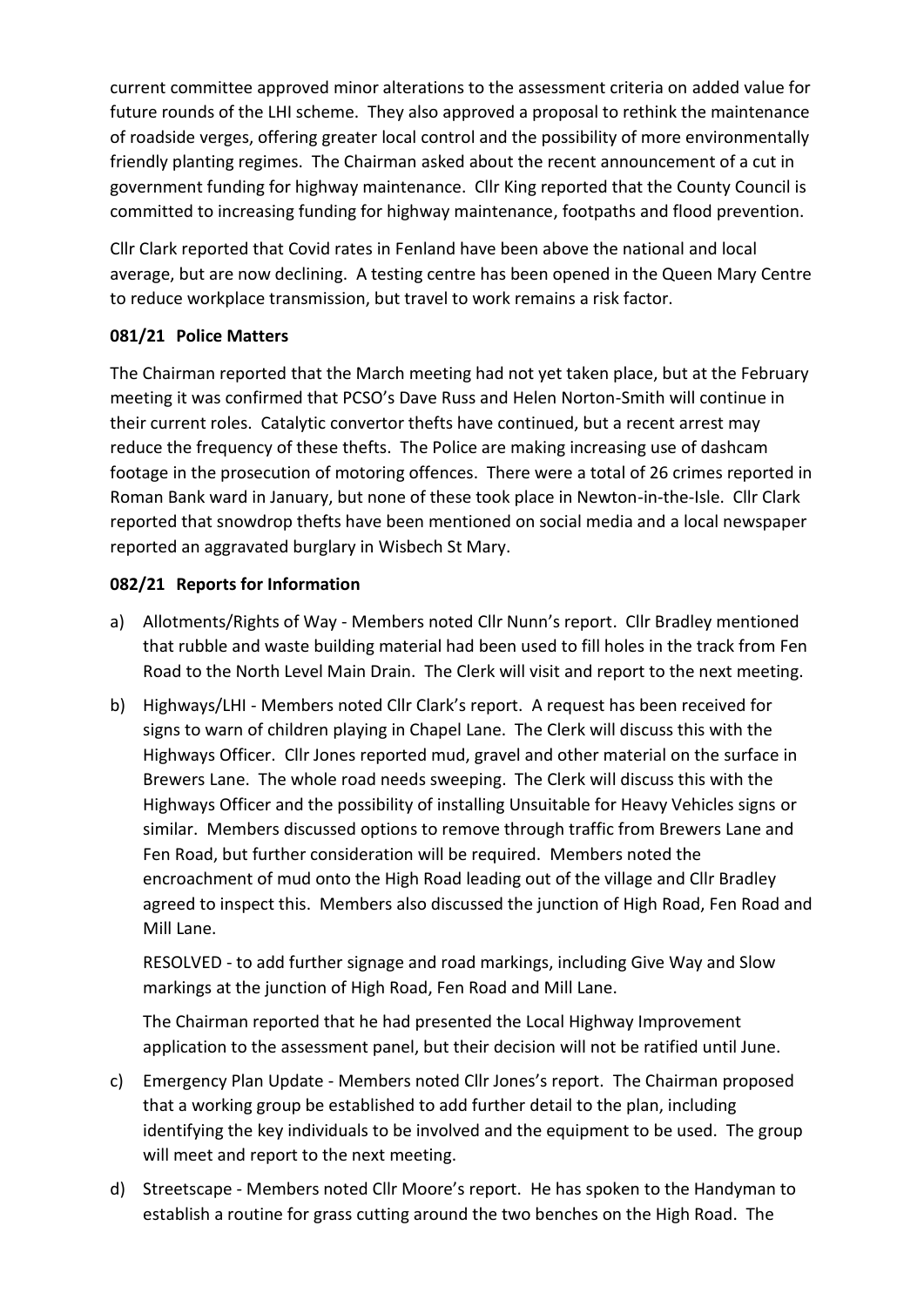Street Pride group has not been litter picking during lockdown, but will resume shortly. Cllr Jones reported that a number of dog walkers are using Brewers Lane, but there is no bin in that area.

RESOLVED - to install an additional dog bin at the junction of Brewers Lane and Fitton End Road.

Cllr Clark asked whether an additional bin could be installed in Chapel Lane, however no appropriate location was identified. It was also noted that some of the signage for the national cycle route through the village is missing or damaged. The Clerk will investigate and order appropriate replacements.

e) Correspondence/Concerns - The Clerk reported on correspondence received, including the forthcoming National Census, a forum for Parish Councillors regarding the Cambridgeshire Home Energy Support Service (CHESS), and the establishment of Eastern Community Homes, a partnership of local authorities and housing providers led by Cambridgeshire ACRE.

### **083/21 Reports for Decisions**

- a) Supporting Vulnerable Residents The Chairman reminded members of the background to his report, the needs of an ageing community and lessons learned during the pandemic. He explained the different support mechanisms available and the desire at all levels to bring together the different tiers of local government in providing services. Members agreed to continue to consider the issues and to attend future virtual meetings with County and District Council officers to understand the network of supporting mechanisms being established.
- b) Playing Field Cllr Wilkinson reported that a number of items remain to be completed in the Playing Field. The majority of the tree work has been carried out. The meadow has been strimmed, but the arisings have not been removed. The Clerk will contact the contractor. The undergrowth in the copse requires attention. The bird boxes need to be installed. The oak tree will be felled this month. Two silver birch trees have been donated to replace it. Members agreed to create a small memorial arboretum near the oak tree allowing further trees to be planted over time *in memoriam*. The first tree will be dedicated to Captain Sir Tom Moore. Cllr Clark reported that some younger residents had asked for a net for the football goals. Members asked her to clarify the goal size needed and whether one or both goals were used.

#### **084/21 Finance**

- a) Members received the financial report as at the end of February. The balance in the current account was £28,549.55 and the Business Saver account £12,048.72.
- b) Members approved the following payments

| 100689 | HMRC (Income tax)                             | 34.60     |
|--------|-----------------------------------------------|-----------|
| 100690 | P Wilkinson (Salary £348.80, expenses £16.26) | £ 365.06  |
| 100691 | Fenland Leisure Products Ltd (Play equipment) | £ 516.00  |
| 100692 | <b>CAPALC Ltd (Subscription)</b>              | £ 375.02  |
| 100693 | D A Gibbs (Expenses)                          | £ 113.95  |
|        |                                               | £1,404.63 |